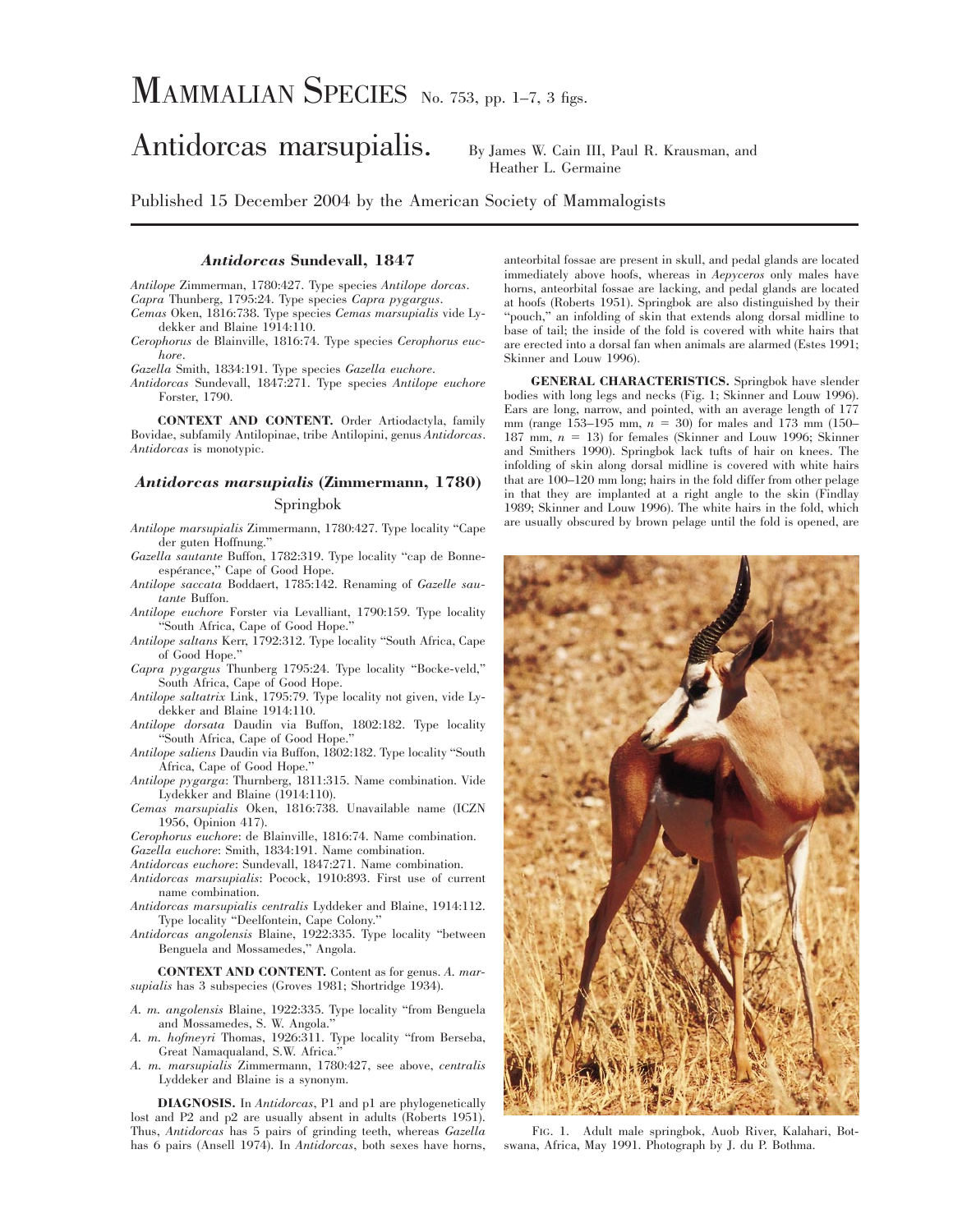

FIG. 2. Dorsal, ventral, and lateral views of skull and lateral view of mandible of adult male *Antidorcas marsupialis* (Chicago Field Museum, Chicago, Illinois, #34492). Greatest length of skull is 222 mm. Photographs by Y. Petrszyn.

raised by arrector pili muscles that lie between the hair follicles (Findlay 1989). Normal-colored springbok of both sexes have a dark reddish-brown band that runs horizontally from upper foreleg to edge of hip and separates darker dorsal area from white underside. Inside of legs, tail (except terminal black tuft), buttocks, and rump are white. Head and face are white in adults with a dark band extending from above eye to corner of mouth and a dark forehead patch; in juveniles, forehead patch and bridge of nose are light brown (Skinner and Louw 1996). Pure black or pure white springbok occur; pure black springbok are ''glossy black'' when born and become ''chocolate-brown'' as they mature (Skinner and Louw 1996:16; Smithers 1983). Hooves and horns are black, and both sexes have similarly shaped ringed horns with hooked tips that curve inward (Fig. 2; Estes 1991; Roberts 1951). Horns of females of *A. m. marsupialis* are thinner (56–65 mm versus 71– 83 mm at base) and usually shorter than in males (163–229 mm versus 229–300 mm), whereas horns of female *A. m. angolensis*



FIG. 3. Geographic distribution of *Antidorcas marsupialis* in southern Africa: 1, *A. m. angolensis*; 2, *A. m. hofmeyri*; and 3, *A. m. marsupialis*. Map adapted from Blaine (1922), Skinner and Louw (1996), and Thomas (1926). Subspecies boundaries are approximate.

and *A. m. hofmeyri* are more similar in size to those of males (Groves 1981).

Average body measurements (in mm, range in parentheses) of adult males  $(n = 30)$  and females  $(n = 13)$ , respectively, are: total length, 1,501 (1,390–1,623), 1,484 (1,375–1,580); height at shoulder 749, 724; length of tail, 244 (146–286), 256 (200–305); mass (kg), 41 (33–48), 37 (30–44—Skinner and Smithers 1990; Walther 1981). *A. m. angolensis* has an average height at shoulder of 843 mm for 10 males and 816 mm for 10 females and an average mass of 31 kg for 10 males and 32 kg for 10 females (Skinner and Smithers 1990). *A. m. hofmeyri* is the largest subspecies, with an average height at shoulder of 857 and 714 mm for 9 males and 9 females, respectively (Skinner and Smithers 1990), and average mass of 42 and 35 kg for 9 males and 13 females, respectively (Skinner and Smithers 1990). *A. m. marsupialis* is the smallest subspecies, with an average height at shoulder of 749 mm for 21 males and 724 mm for 21 females and an average mass of 31 kg for 21 males and 27 kg for 21 females (Skinner and Smithers 1990).

**DISTRIBUTION.** The current distribution of *A. marsupialis* is the southwest Arid Zone and dry savanna in southern Africa; the species occurs from the Transvaal west to the Atlantic and north to southern Angola and northern Botswana (Estes 1991; Skinner and Louw 1996; Smithers 1983). Springbok occur throughout most of Namibia. They are widely distributed in South Africa, although introductions make it difficult to determine the distribution of naturally occurring populations (Skinner and Louw 1996; Smithers 1983). The distribution of springbok in Angola is limited to the Namib Desert (Skinner and Louw 1996). *A. m. angolensis* inhabits northern southwest Africa and Angola, *A. m. hofmeyri* inhabits southern southwest Africa and Botswana, and *A. m. marsupialis* inhabits much of South Africa (Fig. 3).

**FOSSIL RECORD.** Fossils of *Antidorcas* are reported from Pliocene, Pleistocene, and Holocene localities in northern, southern, and eastern Africa (Plug and Peters 1991; Skinner and Louw 1996). *Antidorcas* evolved from an ancestral *Gazella* more than 3 million years ago in East Africa and gave rise to *Antidorcas australis*, *A. bondi*, and *A. recki* (Vrba 1973). All 3 ancestral species were widespread in Africa. *A. australis* and *A. bondi* became extinct ca. 7,000 years ago, whereas *A. marsupialis* evolved from *A. recki* (Vrba 1973). Fossils of *A. marsupialis* have been found in deposits in Herold's Bay Cave in Western Cape Province, South Africa, and at Florisbad Spring, Free State Province, South Africa. These deposits are at least 80,000 and 100,000 years old, respectively (Brink 1988; Brink and Deacon 1982).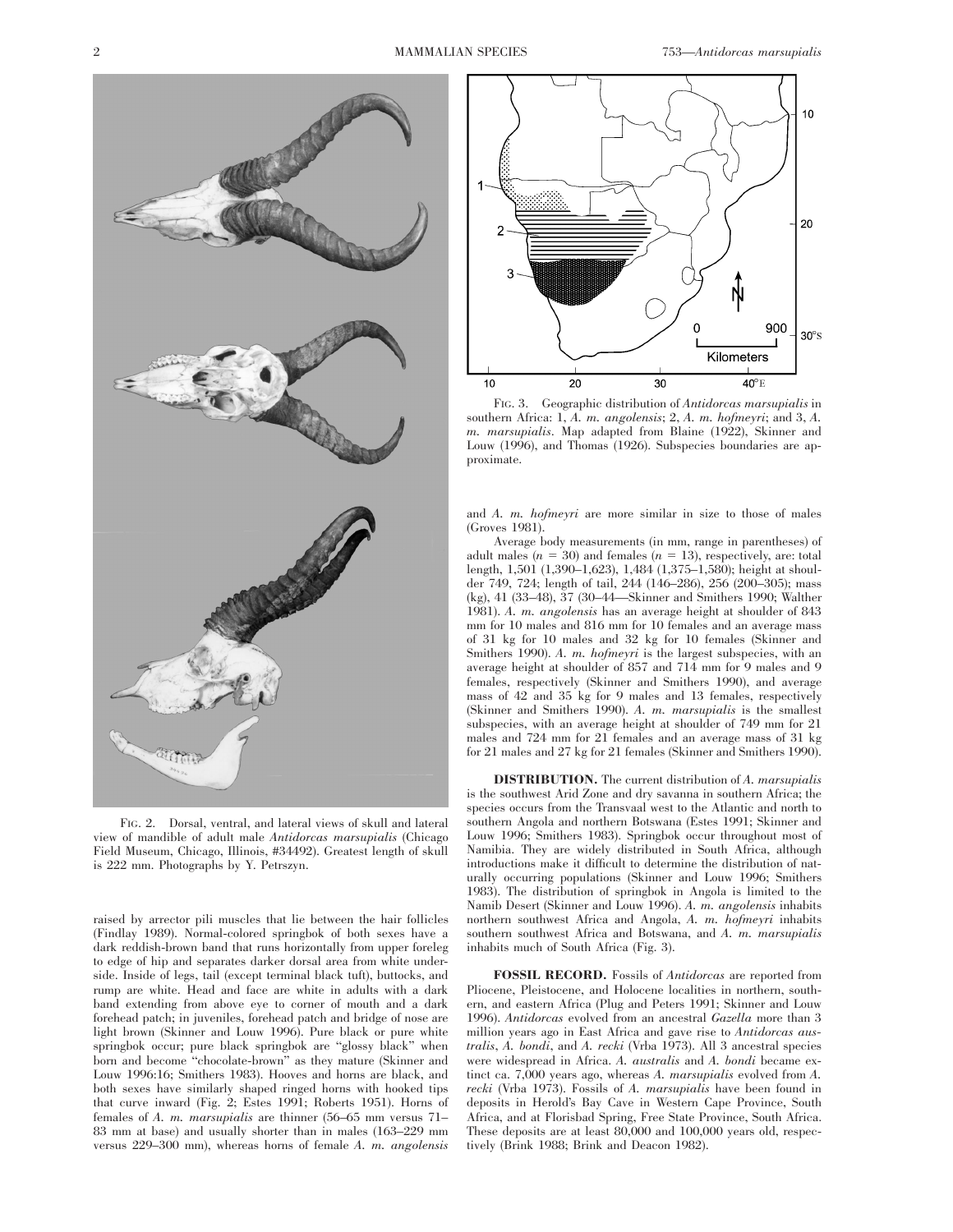**FORM AND FUNCTION.** Orbits are prominent, supraorbital foramina are large, and preorbital fossae are small. Nasals are slightly wider at the posterior than in the anterior; anterior nasals are pointed. Premaxilla is wide at posterior but becomes narrow at anterior end. Middle and sides of posterior end of palate approximately equal in length (Roberts 1951). Pterygoids are broad and extend almost to basioccipital and project downward, below palate in anterior end (Roberts 1951). Bullae are small (Roberts 1951). Springbok has a short premolar row; P1 and p1 are absent and P2 and p2, if present, are short and largely nonfunctional and are often shed during adult life (Groves 1981; Skinner and Louw 1996). Milk dentition is i 0/3, c 0/1, p 3/3, total 20 (Skinner and Louw 1996). Adult dentition is reached at 22 months. Dental formula is i 0/3, c 0/1, p 2/2, m 3/3, total 28 (Skinner and Smithers 1990).

Preorbital glands do not secrete actively. Dorsal gland at the anterior end of dorsal fold produces a secretion with a strong sweet odor that can be released during pronking and might be used to augment visibility (Bigalke 1972). Springbok have 2 inguinal mammae. Protein, fat, and lactose contents of milk are 8%, 9%, and 5%, respectively (Skinner and Louw 1996).

Springbok maintain water balance by drinking water when available, selecting succulent forage, or feeding at night when the rise in humidity increases water content of forage (Nagy and Knight 1994; Taylor 1968). Springbok are adapted to arid environments and can be independent of free water (Skead 1982). During the hot dry season, springbok deprived of drinking water maintain constant body mass and a steady water balance if they are able to consume plants with at least 67% water content (Nagy and Knight 1994), and they might be able to survive on forage with only 10% moisture content (Estes 1991; Smithers 1983).

Pelage mean depth is shorter  $(4.4 \text{ mm} \pm 1.2 \text{ SD}, n = 5)$  and has higher conductance  $(6.7 \text{ W m}^{-2} \text{ K}^{-1})$  than expected on the basis of body size of springbok (Hofmeyr and Louw 1987). The weighted mean absorbance of springbok pelage is 0.55, with absorbances of 0.28, 0.60, and 0.66 for the white, fawn, and brown areas, respectively; pelage characteristics are likely adaptations to reduce radiant heat absorption and facilitate heat loss after sprinting (Hofmeyr and Louw 1987). Springbok shiver at low ambient temperatures, which might result in a significant loss of energy. Springbok rarely have large fat reserves (Hofmeyr and Louw 1987; Skinner et al. 1971). Despite a lack of efficient insulation because of their short pelage, springbok are able to maintain body temperature within relatively constant limits (37.5–41°C—Hofmeyr and Louw 1987).

Springbok have a relatively thick kidney medulla (relative medullary thickness =  $5.3 \pm 0.6$  *SD*,  $n = 62$ ), with a high theoretical potential for the kidney to concentrate urine (2,700–3,000 mOsm kg<sup>-1</sup>—Hofmeyr and Louw 1987). However, springbok sampled  $(n = 24)$  from areas with environmental conditions ranging from mesic to xeric had a mean urine osmolality of 1,251 mOsm  $kg^{-1} \pm 214$  *SD* (Hofmeyr and Louw 1987).

Digestive system is much like other ruminants and is adapted to the springbok's niche as a mixed dicotyledonous feeder (Skinner and Louw 1996). A few characteristics of the springbok digestive system are adaptations to its arid environment. The rumen has a large amount of internal differentiation, which improves the absorption of water and minerals. The spiral colon is relatively long, constituting 28–32% of the large intestine, and primarily functions in the reabsorption of water and short-chain fatty acids (Hofmann et al. 1996). In addition, nutritional requirements of springbok are unusually low (11.7 kg dry matter kg<sup>-1</sup> year<sup>-1</sup>—Nagy and Knight 1994). Postcranial skeleton and musculature system are typical of bovids (Skinner and Louw 1996).

**ONTOGENY AND REPRODUCTION.** Springbok are opportunistic breeders and mate year-round. Onset of rains and increased nutritional condition of females might induce estrus (Skinner and Louw 1996). Estrous cycle is ca. 16 days (Skinner and Louw 1996). Springbok females might experience 1 of 3 possible breeding cycles depending on nutritional condition (Skinner and Louw 1996). The 1st is the normal cycle, which consists of a 168 day gestation period and 4 months of lactational anestrus (Skinner and Louw 1996). The 2nd possible breeding cycle pertains to females with relatively high nutritional condition; these females can go into postpartum estrus and give birth to 2 lambs in a year (Jackson et al. 1993; Skinner and Louw 1996). The 3rd possible breeding cycle occurs when a lamb dies, in which case the female goes

back into estrus 9–15 days thereafter (Jackson et al. 1993; Skinner and Louw 1996).

Parturition is often timed so that lambs are born during periods of peak precipitation, when forage conditions are favorable (Bigalke 1970; David 1978a; Jackson et al. 1993; Skinner et al. 1971). Twins are rare; females normally give birth to a single offspring with a mean mass at birth of 3.8–5.0 kg (Skinner and Louw 1996; Walther 1990). Newborn springbok go through a 1- to 2-day period in which neonates remain immobile when approached by a human; consequently, they can be easily captured. After  $1-2$  days, lambs jump up and run when approached (Bigalke 1972). Initially, mothers graze away from young, which are left hiding for short periods in protected places (e.g., under a bush). Time apart from the mother decreases until lambs are 3 or 4 weeks of age, when they begin to spend most of their time with the maternal herds (Bigalke 1972). Young are weaned after 5–6 months. Young males leave the maternal herd when 6–12 months old to join bachelor herds. In general, separation from the mother corresponds with birth of the next lamb. Young males leave the maternal herds more readily than females, who might remain with the maternal herd indefinitely (Bigalke 1972). Females reach sexual maturity at 6–7 months, whereas males are sexually mature at 2 years (Bigalke 1972; Walther 1990). However, early pregnancy is not common and might be dependent on the female's body condition and nutritional status (Bigalke 1970). The pregnancy rates are 20% for yearlings  $(9-10 \text{ months old})$  and  $79-94\%$  for adults (Bigalke 1970).

**ECOLOGY.** The springbok is a common plains antelope in the arid lands of southern Africa, occupying a range of landscapes from savannas to the Namib Desert and elevations from the South African High-veld (2,000 m) to sea level (Skinner et al. 1984). Springbok avoid mountains, rocky hills, woodlands, and other areas where vegetation restricts movement and visibility (Bigalke 1972; Smithers 1983). Springbok typically prefer grasslands or savannas with short-growing grasses that are associated with edges of dry lake beds (Bigalke 1972; Milton et al. 1992; Skinner and Smithers 1990).

Springbok are seasonal grazers and browsers that shift from grasses in hot, rainy seasons to shrubs in cold, dry seasons (Bigalke 1972; Van Zyl 1965). Springbok feed on a variety of karooid vegetation found along riverbeds and in dry lake beds. Springbok also forage on tall shrubs by standing on their hind legs or eating fallen leaves from the ground, and they occasionally dig for roots (Bigalke 1972; Eloff 1959; Van Zyl 1965). Springbok in the Lombard Reserve, Western Transvaal, feed on 68 plant species, 20 of which are eaten 3 months of the year and are considered primary food plants. These included 9 grasses (*Cynodon dactylon*, *Eragrostis bicolor*, *E. curvula*, *E. lehmanniana*, *E. obtuse*, *Panicum coloratum*, *Sporobolus fimbriatus*, *S. ioclados*, and *Themeda triandra*) and 11 shrubs (*Aster muricatus*, *Cyperus usitatus*, *Gazania oxyloba*, *Lycium oxycladum*, *Nenax microphylla*, *Nolletia ciliaris*, *Osteospermum leptolobum*, *Pentzia calcarea*, *P. virdis*, *Salsola rabieana*, and *Ziziphus mucronata*—Van Zyl 1965). Important items in the winter diet of springbok include shrubs (*Chrysocoma tenuifolia*, *Lycium*, *Pentzia calcarea*, *P. globosa*, *P. incana*, *P. lanata*, *Rhus ciliata*) and trees (*Acacia tortilis*, *Zizyphus mucronata*—Bigalke 1972). Important items in the summer diet of springbok include *Cymbopogon plurinodis*, *Cynodon dactylon*, *C. hirsutus*, *Eragrostis*, *Sprobolus*, *Schmidtia bulbosa*, *Tragus berteronianus*, and *Urochloa stolonifera*.

Fetal sex ratios during years with average climatic conditions are 1:1, but fetal sex ratios can change in response to climatic conditions (Liversidge 1993). Male-biased fetal sex ratios occur during periods with successive years of high rainfall, and femalebiased fetal sex ratios following drought conditions, a pattern that Liversidge (1993) hypothesized might be of selective advantage to ensure high reproductive rates following population declines. Adult sex ratios (males : females) range from 43–57:100 in Estosha and Kalahari Parks, 85:100 in Bontebok Park, and up to 130:100 in Mountain Zebra National Park (Bigalke 1970; David 1978a; Penzhorn 1974). Female-biased adult sex ratios might be the result of sampling error, as a result of misclassification of subadult females as adults, or to higher mortality rates for adult males (Bigalke 1970; David 1978a). Average lifespan of springbok is ca. 10 years (Walther 1990).

Springbok aggregate during the summer rainy season in areas with green vegetation and disperse in small groups during the win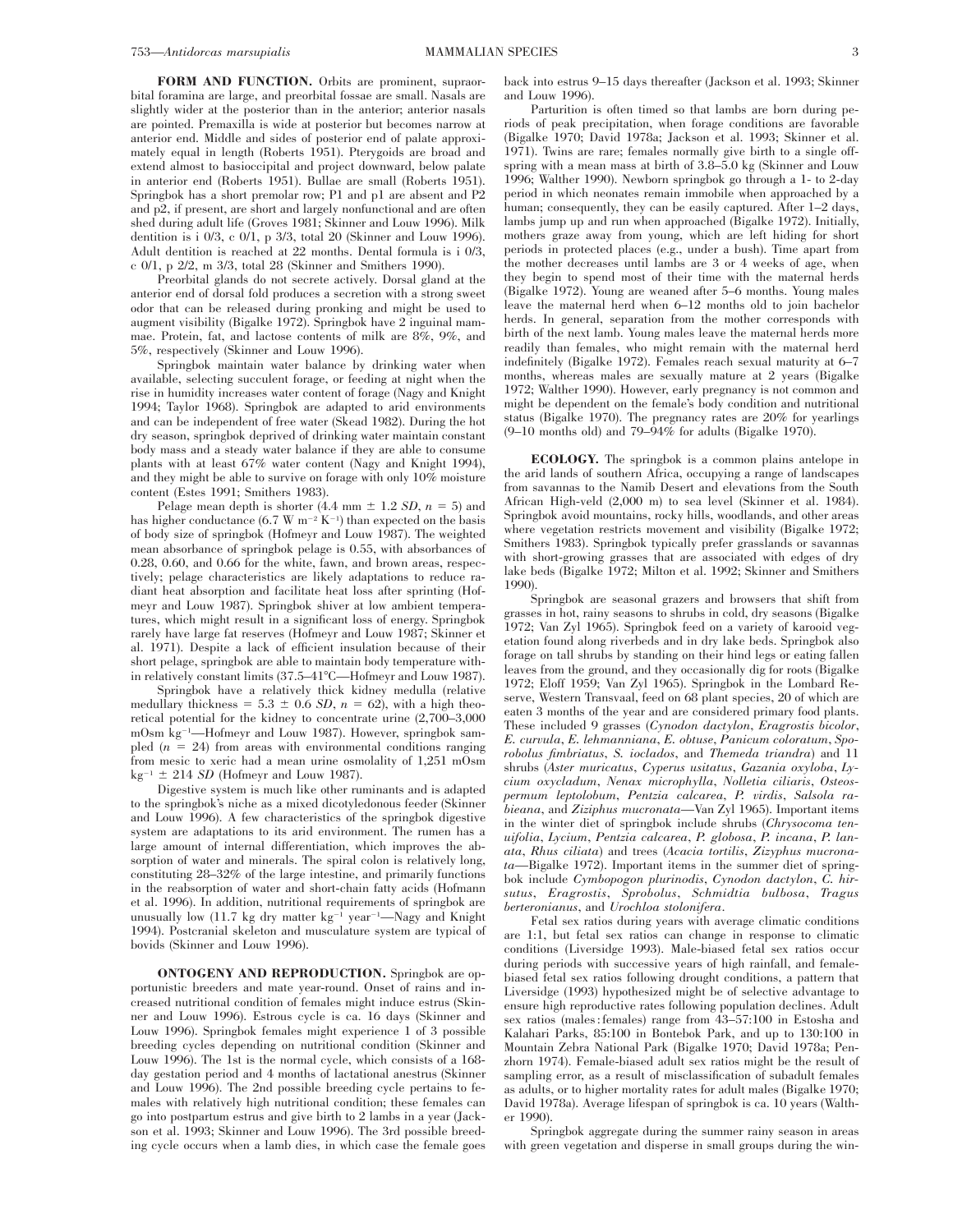ter dry season. Congregations in summer in small areas with good forage conditions are estimated to contain 1,000–2,200 individuals (Bigalke 1972).

Adult springbok are preyed on by cheetahs (*Acinonyx jubatus*), which are the major predator, caracals (*Felis caracal*), hyenas (*Hyaena brunnea*), leopards (*Panthera pardus*), lions (*P. leo*), spotted hyenas (*Crocuta crocuta*), and wild dogs (*Lycaon pictus*—Hofmeyr and Louw 1987; Skinner and Louw 1996; Walther 1990). Young springbok are additionally preyed on by African wild cats (*Felis lybica*); black-backed jackals (*Canis mesomelas*), which are the major predator of fawns; and ratels (*Mellivora capensis*—Estes 1991; Skinner and Louw 1996; Walther 1990). Lambs are also preyed on by black eagles (*Aquila verreauxii*), martial eagles (*Polemaetus bellicosus*), and tawny eagles (*A. rapax*—Skinner and Louw 1996).

External parasites on springbok include lice (*Damalinia antidorcas*, *Linognathus antidorcas*, *L. armatus*, *L. bedfordi*, *L. digitalis*, and *L. euchore*), louse flies (*Hippobosca rufipes*, *Lipoptena sepiacea*), nasal bot-flies (*Rhinoestrus antidorcitis*, *R. vanzyli*), and ticks (*Amblyomma hebraeum*, *Boophilus decoloratus*, *Hyalomma marginatum turanicum*, *H. rufipes*, *H. truncatum*, *Ixodes pilosus*, *I. rubicundus*, *Margaropus winthemi*, *Rhipicephalus appendiculatus*, *R. glabroscutatum*, *R. evertsi evertsi*, *R. e. mimeticus*, *R. follis*, and *R. nitens*—DeVillers et al. 1985; Horak et al. 1982, 1992; Young et al. 1973). Internal parasites of the springbok include nematodes (*Agriostomum equidentatum*, *Brochonema magna*, *Cooperioides antidorca*, *Cysticerus tenuicollis*, *Dictyocaulus magnus*, *Haemonchus bedfordi*, *H. contortus*, *H. krugeri*, *Longistrongylus albifrontis*, *L. curvispiculum*, *L. namaquensis*, *L. sabie*, *Nematodirus spathiger*, *Oesophagostomum africanum*, *Ostertagia hamata*, *O. osteragi*, *Paracooperia serrata*, *Trichostrongylus axei*, *T. colubriformis*, *T. deflexus*, *T. faculatus*, *T. thomasi*—Boomker et al. 2000; DeVillers et al. 1985; Horak et al. 1982; Young et al. 1973). Diseases that have been recorded in springbok include heartwater and anthrax (Ebedes 1976; Neitz 1944).

Ranching of springbok for household and marketable meat has been common since the early 1900s (Skinner and Louw 1996). Mixed herds of springbok and Merino sheep (*Ovis aries*) are common farming combinations in the Karoo (Davies and Skinner 1986). Springbok are used for venison and skins; springbok meat is very lean with fat content not exceeding 4% (Skinner and Louw 1996). Optimal annual cropping rate is 30% of the animals; however, in years with high rainfall, cropping rate may be increased to 40% (Skinner and Louw 1996).

**BEHAVIOR.** Undisturbed springbok hold the neck slightly forward and angled upward, nose pointed forward and down, and ears upright with pinnae pointed laterally or directed back with pinnae pointed down (Bigalke 1972). Forequarters are positioned lower than hindquarters and tail usually hangs down but can be laid along haunches (Bigalke 1972). When vigilant, springbok hold their necks rigid and erect, ears pointed upward and facing forward, and the tail is wagged (Bigalke 1972). White hairs in the dorsal fold of skin are raised when alarmed.

When springbok are ill and during inclement weather, foreand hind legs are held close together with back arched and neck turned downward, ears are laid back, and hair is erect (Bigalke 1972). Springbok rarely take cover under vegetation during rain (Bigalke 1972). Springbok compensate for thin pelage in relation to heat gain behaviorally, reducing their absorption of solar radiation by standing with their highly reflective rump directed toward the sun and the long axis of their body parallel to the direction of the sun, thereby reducing the exposed surface area (Hofmeyr and Louw 1987).

Daily activity peaks in early morning and early evening. Most feeding takes place at these times; however, on cool days, springbok might feed throughout the day, and on hot days, they might forage at night during summer (Bigalke 1972; Skinner and Louw 1996). When not feeding, springbok often bed down in the shade of trees and shrubs during summer or bed down in the open during the cooler months (Bigalke 1972; Skinner and Louw 1996).

When walking, springbok move forelegs and hind legs on 1 side of the body simultaneously, whereas legs on the other side remain still; the hind foot lands just before forefoot (Bigalke 1972). Trotting includes a high-stepping trot termed ''proud trotting,'' usually performed in conjunction with head-tossing (Bigalke 1972: 337). Springbok can reach speeds of 88 km/h when galloping. When alarmed, springbok leap up to 2 m high; individuals of a herd respond by leaping in different directions and galloping away briefly before slowing to a fast trot (Bigalke 1972). Stotting or pronking comprises several consecutive stiff-legged jumps performed with the back arched, head held low, legs hanging either straight down or bunched together, and white hairs of the dorsal fan erect; it also can involve head-tossing. The animal lands on the ground with all 4 legs at the same time and immediately leaps back in the air in 1 motion; this is repeated several times (Bigalke 1972; Skinner and Louw 1996; Smithers 1983). Stotting is most common in tense situations, but not when fully alarmed, and is a common response to predators. Stotting is also used during play and is commonly observed in females and young that are chased by males during the rut; however, stotting has also been observed in males chased by other males (Bigalke 1972).

During the rut, territorial males do not have permanent harems; females are transient on the territories of males and males attempt to herd females that enter their territory (David 1978b). Males grunt loudly, extend their head and neck forward, lay horns back, and hold tail horizontally while approaching females that have entered their territory (Bigalke 1972; David 1978b). Males perform a urination solicitation while standing in the nose-forward position and sniff the perineal region of the female (Bigalke 1972). If the female urinates in response to this display, the male may sniff urine from the ground and perform "flehmen," a lipcurl display. If the female does not urinate immediately after this display, the male often remains standing in the nose-forward display behind the female for several minutes (David 1978b). The male then takes short steps with stiff forelegs toward the female and points his head at the female's perineal region. This is usually accompanied by a leg tap, in which the male raises 1 foreleg and moves it laterally a few times without touching the female (Bigalke 1972; David 1978b). This continues until the female urinates or rejects the male by turning sideways or jumping back behind the male (Bigalke 1972; David 1978b). During copulation, the female continues walking while the male copulates with her as he walks bipedally behind her (David 1978b).

Solitary males can maintain and defend territories year-round (David 1978b). Territories are generally well spaced; estimates of territory size range from 10 to 40 ha  $(n = 15$ —David 1978b) to 27 to 70 ha  $(n = 5$ —Mason 1976). Territories are usually in open areas, where territorial males visually advertise their status by their presence (Bigalke 1972). Territorial males use ritualized urination– defecation to mark their territories and often have large, conspicuous dung heaps within (Bigalke 1972). Springbok males perform bush-horning, in which a low bush or clump of grass is vigorously thrashed with the horns (Bigalke 1972).

Most fighting occurs during rut. Fights between 2 neighboring territorial males are often shorter in duration than fights between a territorial male and a male intruder (Skinner and Louw 1996). Springbok confront each other head on or while standing sideways, and fighting consists of ''front-pressing, lateral twisting, and levering'' (Estes 1991:83). Stabbing attacks to the body are not uncommon (Walther 1981). The shape of springbok's horns can result in them becoming locked together during a fight, which can lead to the death of one or both of them (Estes 1991).

Springbok are rarely vocal. Contact and maternal calls are short, low-pitched bellows made with slightly opened mouths (Bigalke 1972). Alarmed springbok might produce a high-pitched snort and, when in pain, emit a loud, prolonged grunt (Bigalke 1972:346).

Springbok coats are kept in exceptional condition by frequent grooming (Bigalke 1972). Springbok scratch the anterior parts of their body with their hind foot and groom their shoulders, flanks, and hindquarters with the side of their muzzle, incisors, and horns (Bigalke 1972).

The springbok is gregarious and has a social organization with a variety of social groups, including harem herds, mixed herds of adults and juveniles, nursery herds, bachelor herds, and solitary males (Bigalke 1970, 1972; David 1978a; Estes 1991). Harem herds, which are composed of 1 adult male and several adult females and young of both sexes, are typical of the rutting period and might be the most important mating groups (Bigalke 1972; David 1978a). After the rut, mixed herds of adult females, young of both sexes, and a varying number of adult males form. Proportion of males (other than lambs) is 22–28% in postrut mixed herds (Bigalke 1970). Onset of lambing disrupts mixed herds as females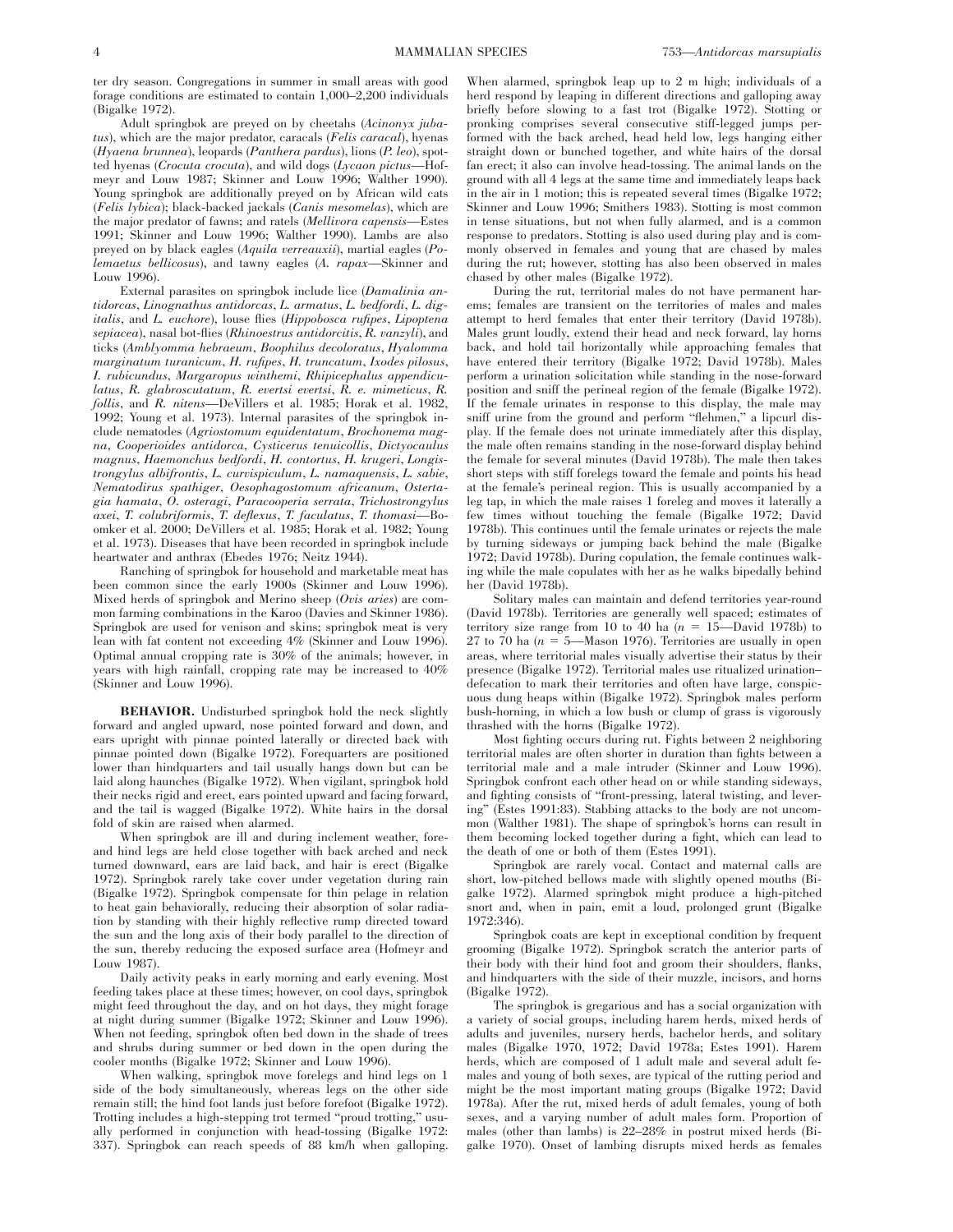gather together with their lambs to form nursery herds (Bigalke 1972). Small bachelor herds consist only of mature rams, whereas larger herds consist of a few large adults and a number of juveniles (Bigalke 1972). In general, bachelor herds do not typically inhabit territories, and if they do, they are probably temporary and not as well defined as those of territorial males (Bigalke 1972).

In the Kalahari Gemsbok Park, mixed herds ranged from 7 to 182 individuals with a mean of 59  $(n = 14)$ , whereas in Estosha Park, mixed herds ranged from 3 to 90 individuals with a mean of 19 ( $n = 32$ —Bigalke 1970). Bachelor herds ranged from 2 to 50 individuals with groups up to 300 in rare cases (Bigalke 1972). Harem and nursery herds average 10  $(n = 20)$  and 4  $(n = 6)$ animals during the rut and 6  $(n = 15)$  and 7  $(n = 15)$  during lambing, respectively (David 1978a).

Historically, sporadic mass migrations of springbok occurred, typically from arid to more mesic areas (Bigalke 1972; Child and Le Riche 1969; Skinner and Louw 1996). These migrations are commonly referred to as ''trekbokken'' (Bigalke 1972; Child and Le Riche 1969; Cronwright-Schreiner 1925). Estimates of the number of springbok observed in these migrations range from a few hundred to well over 500,000 (Child and Le Riche 1969; Cronwright-Schreiner 1925; Nowak 1999). These migrations might be dispersal mechanisms that are triggered by poor forage conditions resulting from drought or overgrazing because of high population densities (Child and Le Riche 1969; Skinner and Louw 1996). The speed of treks varies from a steady walk to a run; both sexes and animals of all ages are represented, including pregnant females and newly born lambs that might be abandoned by their mothers (Child and Le Riche 1969). During these migrations, springbok lose much of their customary wariness and often pass though towns where they are shot and clubbed to death by farmers (Child and Le Riche 1969); thousands drown when the trek reaches a river or the ocean (Child and Le Riche 1969; Skinner and Louw 1996). After the passage of a trek, the migration path is severely overgrazed and is often left devoid of plants (Shortridge 1934; Skinner and Louw 1996). Other animals that often join the springbok migrations include domestic sheep, blesbok (*Damaliscus dorcas*), eland (*Taurotragus oryx*), hartebeest (*Alcelaphus buselaphus*), kudu (*Tragelaphus strepsiceros*), wildebeest (*Connochaetes taurinus*), zebra (*Equus burchelli*), and other antelope (Child and Le Riche 1969).

**GENETICS.** All 3 subspecies of *A. marsupialis* have a monomorphic karyotype, with  $2n = 56$  chromosomes (Robinson and Skinner 1976). Autosomal chromosomes pairs 1 and 2 are the largest and are submetacentric, whereas pairs 3 to 27 are acrocentric and exhibit decreasing size. The X chromosome is large and acrocentric, whereas the Y chromosome is small and metacentric (Robinson and Skinner 1976). Populations of springbok have more homozygosity than expected under the Hardy-Weinberg equilibrium (Bigalke et al. 1993; Robinson et al. 1978). High inbreeding coefficients  $(F = 0.78$  and  $F = 0.86$ ) were calculated for samples taken from isolated farm populations that deviated significantly from Hardy-Weinberg; however, free-ranging populations had lower inbreeding coefficients ( $F = 0.31$ —Robinson et al. 1978).

**CONSERVATION STATUS.** Although *A. marsupialis* still occurs in most of its original northern range, it is much less common (Meester and Setzer 1971; Smithers 1971). Springbok have disappeared from many parts of South Africa within the last 100 years, and many of the remnant populations are isolated on fenced agricultural lands and game reserves (Robinson et al. 1978). Reintroduced populations are resident in many of the parks and reserves of South Africa (de Graaff and Penzhorn 1976; Smithers 1983). The springbok is not listed as an endangered species and is currently not protected under CITES. A 1998 report by the International Union for the Conservation of Nature estimated the total population of springbok in southern and south-central Africa at 670,000 (East 1998). The springbok is considered a lower-risk, conservation-dependent species by the International Union for the Conservation of Nature Antelope Specialist Group (East 1998).

**REMARKS.** The springbok is the national emblem of the Republic of South Africa. The etymology of the name is Greek *anti* for opposite, *dorcas* for gazelle, *marsupi* for pouch, and Latin *alis* for pertaining to, so *A. marsupialis* refers to a nongazelle with a dorsal fold of skin. Another vernacular name is springbuck.

We thank Y. Petrszyn for photographs of skulls and J. du P. Bothma for the photograph of springbok. P. M. Velaczo obtained skull measurements, and B. Czech assisted with the literature review.

#### **LITERATURE CITED**

- ANSELL, W. F. H. 1974. Some mammals from Zambia and adjacent countries. Occasional Papers National Parks and Wildlife Service, Zambia, Supplement 1:1–48.
- BIGALKE, R. C. 1970. Observations of springbok populations. Zoologica Africana 5:59–70.
- BIGALKE, R. C. 1972. Observations on the behaviour and feeding habits of the springbok *Antidorcas marsupialis*. Zoologica Africana 7:333–359.
- BIGALKE, R. C., G. B. HARTL, M. P. S. BERRY, AND H. J. VAN HENSBERGEN. 1993. Population genetics of the springbok *Antidorcas marsupialis*—a preliminary study. Acta Theriologica 38 (Supplement 2):103–111.
- BLAINE, G. 1922. Notes on the zebras and some antelopes of Angola. Proceedings of the Zoological Society of London 1922: 333–336.
- BODDAERT, P. 1785. Elenchus Animalium, sistens Quadrupedia. C.R. Hake, Roterodami [Rotterdam], The Netherlands 1:1– 174.
- BOOMKER, J., I. G. HORAK, R. WATERMEYER, AND D. G. BOOYSE. 2000. Parasites of South African wildlife. XVI. Helminths of some antelope species from the eastern and western Cape Provinces. Onderstepoort Journal of Veterinary Research 67: 31–41.
- BRINK, J. S. 1988. The taphonomy and palaeoecology of the Florisbad spring fauna. Palaeoecology of Africa 19:169–179.
- BRINK, J. S., AND H. J. DEACON. 1982. A study of a last interglacial shell midden and bone accumulation at Herold's Bay, Cape Province, South Africa. Palaeoecology of Africa 15:31– 39.
- BUFFON, G. L. LECLERC, COMPTE DE. 1782. Histoire naturelle, générale et particulière, servant de suite à l'histore des animaux quadrupé, Supplément XI. L'Imprimerie Royale, Paris, France.
- BUFFON, G. L. LECLERC, COMPTE DE. 1802. Histoire naturelle, générale et particuliére, servant de suite á l'histoire des animaux quadrupeds. P. Didot l'ainé et Firmin Paris, France.
- CHILD, G., AND J. D. LE RICHE. 1969. Recent springbok treks (mass movements) in south-western Botswana. Mammalia 33: 499–504.
- CRONWRIGHT-SCHREINER, S. C. 1925. The migratory springboks of South Africa. Fisher Unwin, Ltd., London, United Kingdom.
- DAVID, J. H. M. 1978a. Observations on social organization of springbok, *Antidorcas marsupialis*, in the Bontebok National Park, Swellendam. Zoologica Africana 13:115–122.
- DAVID, J. H. M. 1978b. Observations on territorial behaviour of springbok, *Antidorcas marsupialis*, in the Bontebok National Park, Swellendam. Zoologica Africana 13:123–141.
- DAVIES, R. A. G., AND J. D. SKINNER. 1986. Spatial utilisation of an enclosed area of the Karoo by springbok *Antidorcas marsupialis* and merino sheep *Ovis aries* during drought. Transactions of the Royal Society of South Africa 46:115–132.
- DE BLAINVILLE, H. M. 1816. Sur plusieurs espéces d'animaux mammiferes, de l'ordre des ruminans. Paris Société Philomatique Bulletin 3:73–82.
- DE GRAAFF, G., AND B. L. PENZHORN. 1976. The reintroduction of springbok *Antidorcas marsupialis* into South African national parks—a documentation. Koedoe 19:75–82.
- DEVILLERS, I. L., R. LIVERSIDGE, AND R. K. REINECKE. 1985. Arthropods and helminthes in springbok (*Antidorcas marsupialis*) at Benfontein, Kimberley. Onderstepoort Journal of Veterinary Research 52:1–11.
- EAST, R. 1998. Antelopes. Global survey and regional action plans. Part 2. Southern and south-central Africa. International Union for the Conservation of Nature and Natural Resources (IUCN), Gland, Switzerland.
- EBEDES, H. 1976. Anthrax epizootics in wildlife in the Etosha National Park, South West Africa. Pp. 519–526 in Wildlife diseases (L. A. Page, ed.). Plenum, New York.
- ELOFF, F. C. 1959. Observations on the migration and habits of the antelopes of the Kalahari Gemsbok Park. Part II. Koedoe 2:30–51.
- ESTES, R. D. 1991. The behavior guide to African mammals. University of California Press, Berkeley.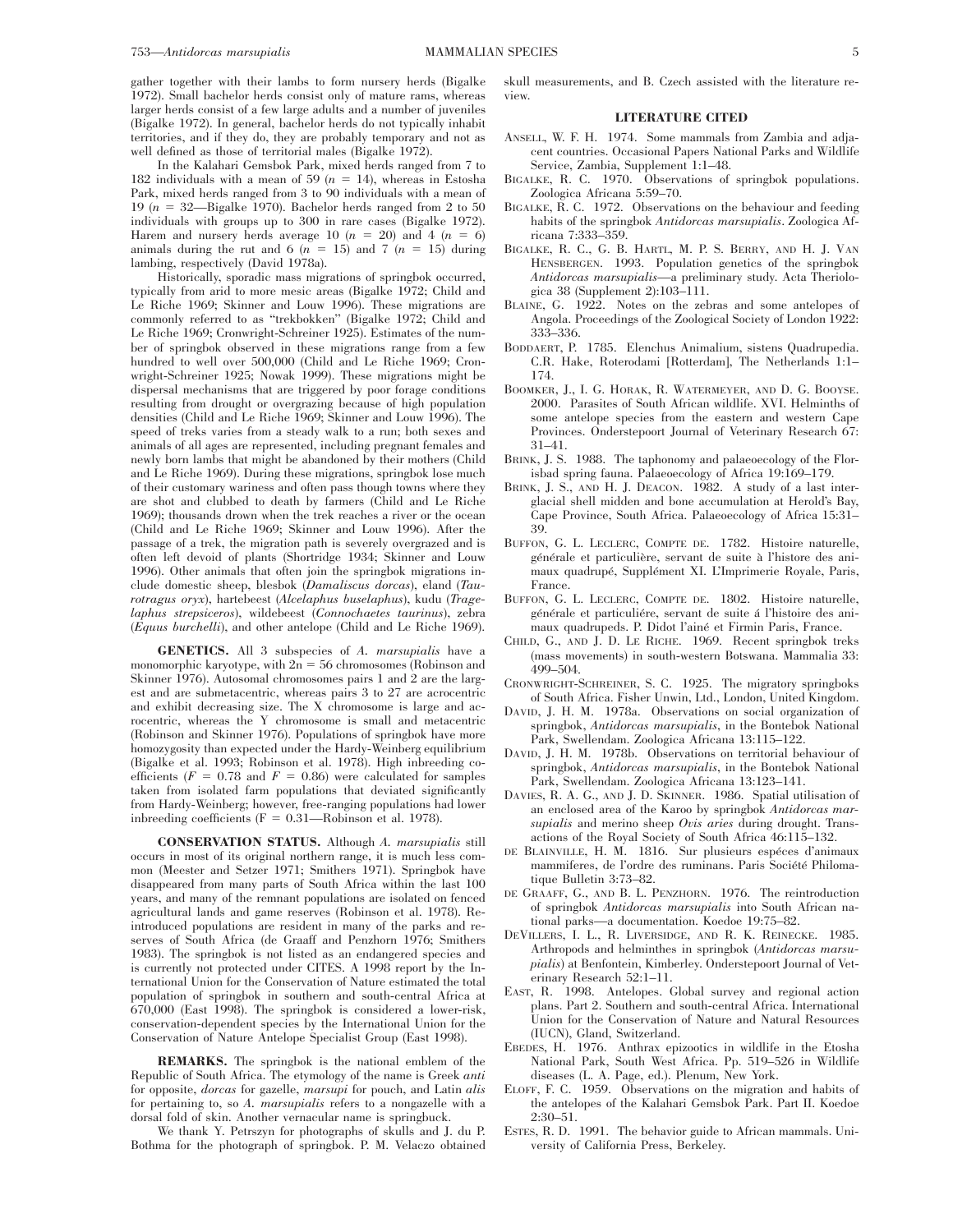- FINDLAY, G. H. 1989. Development of the springbok skin-colour pattern, hair slope, and horn rudiments in *Antidorcas marsupialis*. South African Journal of Zoology 24:68–73.
- GROVES, C. P. 1981. Subspecies and clines in the springbok (*An*tidorcas). Zeitschrift für Saugetierkunde 46:189-197.
- HOFMANN, R. R., M. H. KNIGHT, AND J. D. SKINNER. 1996. On structural characteristics and morphophysiological adaptation of the springbok (*Antidorcas marsupialis*) digestive system. Transactions of the Royal Society of South Africa 50:125–142.
- HOFMEYR, M. D., AND G. N. LOUW. 1987. Thermoregulation, pelage conductance and renal function in the desert-adapted springbok, *Antidorcas marsupialis*. Journal of Arid Environments 13:137–151.
- HORAK, I. G., M. ANTHONISSEN, R. C. KRECEK, AND J. BOOMKER. 1992. Arthropod parasites of springbok, gemsbok, kudus, giraffes and Burchell's and Hartmann's zebras in Etosha and Hardap Nature Reserves, Nambia. Onderstepoort Journal of Veterinary Research 59:253–257.
- HORAK, I. G., D. G. A. MELTZER, AND V. DE VOS. 1982. Helminth and arthropod parasites of springbok, *Antidorcas marsupialis*, in the Transvaal and western Cape Province. Onderstepoort Journal of Veterinary Research 49:7–10.
- [ICZN] INTERNATIONAL COMMISSION OF ZOOLOGICAL NOMENCLA-TURE. 1956. Opinion 417. Rejection for nomenclatural purposes of volume 3 (Zoologie) of the work by Lorenz Oken entitled Okens Lehrbuch der Naturgeschichte published in 1815–1816. Opinions and declarations rendered by the International Commission on Zoological Nomenclature, London, United Kingdom 14:1–42.
- JACKSON, T. P., J. D. SKINNER, AND P. R. K. RICHARDSON. 1993. Some costs of maintaining a perennial territory in the springbok, *Antidorcas marsupialis*. African Journal of Ecology 31: 242–254.
- KERR, R. 1792. The animal kingdom or zoological system, of the celebrated Sir Charles Linnaeus. Class I. Mammalia: containing a complete systematic description, arrangement, and nomenclature, of all the known species and varieties of the Mammalia, or animals which give suck to their young; being a translation of that part of the systema naturae, as lately published, with great improvements, by Professor Gmelin of Goettingen. Together with numerous additions from more recent zoological writers, and illustrated with copperplates. A. Strahan, T. Cadell, and W. Creech, Edinburgh xii  $+$  l–32  $+$  30  $(unnumbered) + 33–400$  pp., 7 pls.
- LEVAILLANT, F. 1790. Voyage de M. Le Vaillant dans l'interieur de l'Afrique, par le Cap de Bonne-Espérance, dans les années 1780. Leroy, Paris, France.
- LINK, H. F. 1795. Beyträge zur Naturgeschichte. Rostock, Leipzig, Germany (not seen, cited in Lydekker and Blaine 1914:110).
- LIVERSIDGE, R. 1993. Some disproportionate sex ratios in springbok embryos. Pp. 9–11 in Proceedings of a workshop on springbok (J. D. Skinner and H. M. Dott, eds.). Zoological Society of Southern Africa and Eastern Cape Game Management Association, Graaff-Reinet, South Africa.
- LYDEKKER, R., AND G. BLAINE. 1914. Catalogue of the ungulate mammals in the British Museum. Artiodactyla. Trustees of the British Museum, London, United Kingdom 3:1–283.
- MASON, D. R. 1976. Some observations on social organization and behaviour of springbok in the Jack Scott Nature Reserve. South African Journal of Wildlife Research 6:33–40.
- MEESTER, J., AND H. W. SETZER. 1971. The mammals of Africa: an identification manual. Smithsonian Institution Press, Washington, D.C.
- MILTON, S. J., W. R. J. DEAN, AND C. P. MARINCOWITZ. 1992. Preferential utilization of pans by springbok (*Antidorcas marsupialis*). Journal of the Grassland Society of South Africa 9: 114–118.
- NAGY, K. A., AND M. H. KNIGHT. 1994. Energy, water, and food use by springbok antelope (*Antidorcas marsupialis*) in the Kalahari Desert. Journal of Mammalogy 75:860–872.
- NEITZ, W. O. 1944. The susceptibility of springbuck (*Antidorcas marsupialis*) to heartwater. Onderstepoort Journal of Veterinary Science and Animal Industry 20:25–27.
- NOWAK, R. M. 1999. Walker's mammals of the world. Johns Hopkins University Press, Baltimore, Maryland.
- OKEN, L. 1816. Okens Lehrbuch der Naturgeschichte. Zoologie.

August Schmid und Company Jena, Germany, 3:1–1270 (not seen, cited in Lydekker and Blaine 1914:110).

- PENZHORN, B. L. 1974. Sex and age composition and dimensions of the springbok (*Antidorcas marsupialis*) population in the Mountain Zebra National Park. Journal of the Southern African Wildlife Management Association 4:63–65.
- PLUG, I., AND J. PETERS. 1991. Osteomorphological differences in the appendicular skeleton of *Antidorcas marsupialis* (Zimmerman, 1780) and *Antidorcas bondi* (Cooke and Wells, 1951) (Mammalia : Bovidae) with notes on the osteometry of *Antidorcas bondi*. Annals of the Transvaal Museum 35:253– 263.
- POCOCK, R. I. 1910. On the specialised cutaneous glands in ruminants. Proceedings of the Zoological Society of London 1910:840–986
- ROBERTS, A. 1951. The mammals of South Africa. Trustees of the Mammals of South Africa Book Fund, Johannesburg.
- ROBINSON, T. J., J. OP'T HOF, AND J. M. P. GEERTHSEN. 1978. Polymorphic markers in the springbok *Antidorcas marsupialis* (Bovidae). South African Journal of Science 74:184–186.
- ROBINSON, T. J., AND J. D. SKINNER. 1976. A karyological survey of springbok subspecies. South African Journal of Science 72: 147–148.
- SHORTRIDGE, G. C. 1934. The mammals of South West Africa. William Heinemann Ltd., London, United Kingdom 2:1–779.
- SKEAD, C. J. 1982. Historical mammal incidence in the Cape Province. Department of Nature and Environmental Conservation of the Provincial Administration of the Cape of Good Hope, Cape Town, South Africa.
- SKINNER, J. D., M. V. L. CHEVALLIER, AND J. H. M. VAN ZYL. 1971. An appraisal of the springbok for diversifying animal production in Africa. Animal Breeding Abstracts 39:215–224.
- SKINNER, J. D., AND G. N. LOUW (EDS.). 1996. The springbok *Antidorcas marsupialis* (Zimmerman 1780). Transvaal Museum Monographs 10:1–50.
- SKINNER, J. D., AND R. H. N. SMITHERS. 1990. The mammals of the southern African subregion. University of Pretoria Press, South Africa.
- SKINNER, J. D., R. J. VAN AARDE, AND A. S. VAN JAARSVELD. 1984. Adaptations in three species of large mammals (*Antidorcas marsupialis*, *Hystrix africaeaustralis*, *Hyaena brunnea*) to arid environments. South African Journal of Zoology 19:82– 86.
- SMITH, A. 1833–1835. A concise description of the objects of the animal kingdom inhabiting Africa, its islands and seas. South African Quarternary Journal 2:16–32, 49–64, 81–96, 113– 128, 145–160, 169–192, 209–224, 233–248.
- SMITHERS, R. H. N. 1971. The mammals of Botswana. The Trustees of the National Museums and Monuments of Rhodesia, Museum Memoir, Mardon Printer (Pvt.) Ltd., Salisbury, Rhodesia 4:1–340.
- SMITHERS, R. H. N. 1983. The mammals of the southern African subregion. University of Pretoria Press, South Africa.
- SUNDEVALL, C. J. 1847. Methodisk Ofversigt af Idislande djuren, Linnes Pecora. Kungl Vetensk-Akademisch, Handlingar, Stockholm 2:1–330.
- TAYLOR, C. R. 1968. Hygroscopic food: a source of water for desert antelope? Nature 219:181–182.
- THOMAS, O. 1926. On mammals from Ovamboland and the Cunene River, obtained during Capt. Shortridge's third Percy Sladen and Kaffrarian Museum Expedition into south-west Africa. Proceedings of the Zoological Society of London 1926: 285–312.
- THUNBERG, C. P. 1795. Travels in Europe, Africa, and Asia made between the years 1770 and 1779. Volume 2. Containing two expeditions to the interior part of the country adjacent to the Cape of Good Hope, and a voyage to the island of Java; performed in the years 1773, 1774, and 1775. Second edition. F. and C. Rivington, London, United Kingdom.
- VAN ZYL, J. H. M. 1965. The vegetation of the S. A. Lombard Nature Reserve and its utilisation by certain antelope. Zoologica Africana 1:55–71.
- VRBA, E. S. 1973. Two species of *Antidorcas* Sundevall at Swartkrans (Mammalia: Bovidae). Annals of the Transvaal Museum 28:287–351.
- WALTHER, F. R. 1981. Remarks on behavior of springbok, *Anti-*